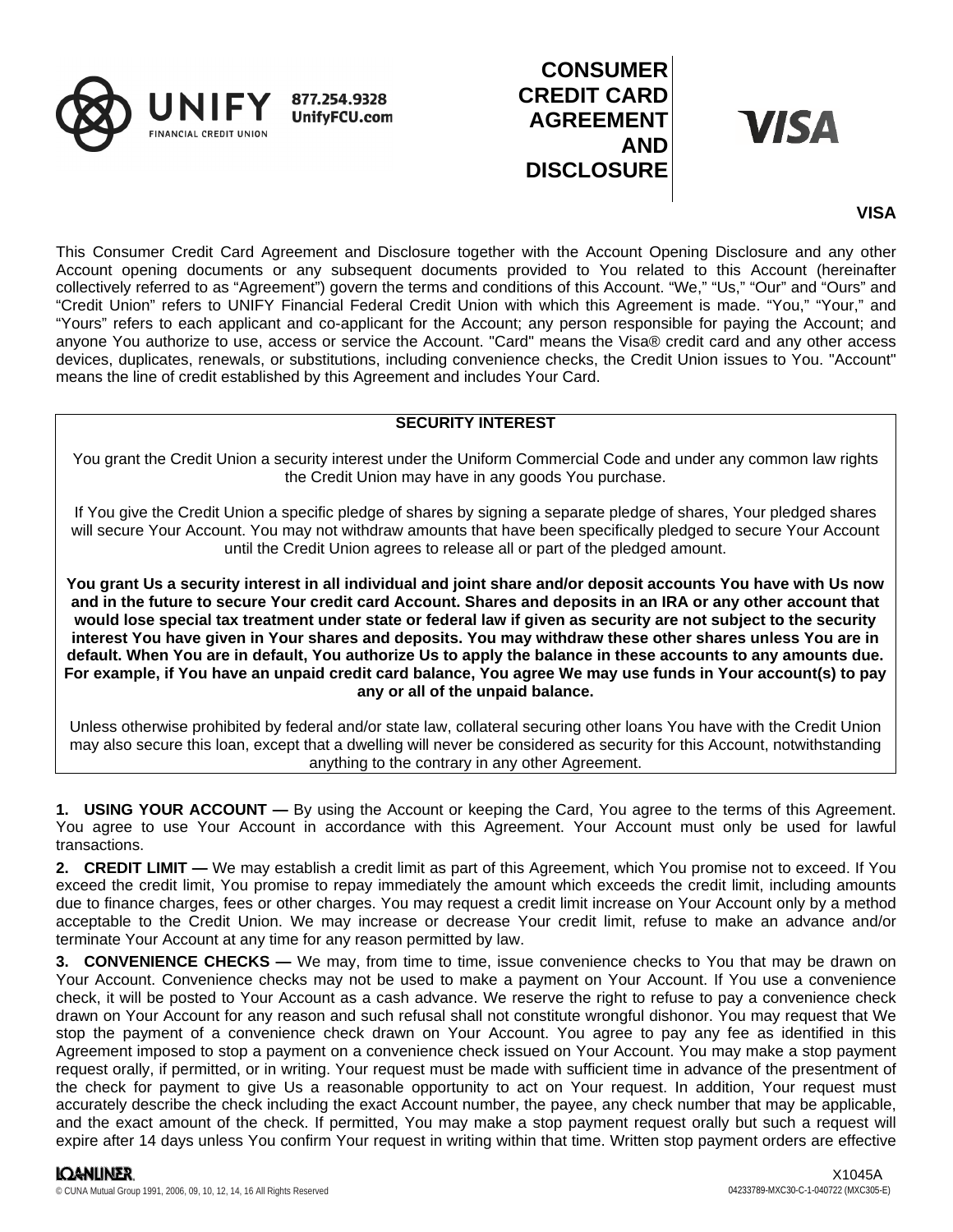only for six months and may be renewed for additional six month periods by requesting in writing that the stop payment order be renewed. We are not required to notify You when a stop payment order expires.

If We re-credit Your Account after paying a check over a valid and timely stop payment order, You agree to sign a statement describing the dispute with the payee, to assign to Us all of Your rights against the payee or other holders of the check and to assist Us in any legal action.

You agree to indemnify and hold Us harmless from all costs and expenses, including attorney's fees, damages, or claims, related to Our honoring Your stop payment request or in failing to stop payment of an item as a result of incorrect information provided to Us or the giving of inadequate time to act upon a stop payment request. Note: A convenience check is not a check as that term is defined under the Uniform Commercial Code. It is an advance from Your credit card Account with Us and Your stop payment rights are provided under this Agreement with Us.

**4. REPAYMENT —** You promise to repay all amounts You owe under this Agreement. Your promise to repay includes all transactions made to Your Account by You or anyone You authorize to use Your Account as well as all interest charges and fees.

For each billing period, You must pay at least the Minimum Payment Due by the Payment Due Date.

The Minimum Payment Due is 2.00% of Your total New Balance, or \$25.00, whichever is greater, plus any amount past due and any amount by which You have exceeded Your applicable credit limit. If Your total New Balance is less than \$25.00, then Your Minimum Payment Due is the amount of the total New Balance.

You may pay more frequently, pay more than the Minimum Payment Due or pay the total New Balance in full.

If You make extra or larger payments, You are still required to make at least the Minimum Payment Due each month Your Account has a balance (other than a credit balance). The Credit Union may delay replenishing Your credit limit until the date the payment is posted or the Credit Union confirms the payment has cleared.

Your payment of the required Minimum Payment Due may be applied to what You owe the Credit Union in any manner the Credit Union chooses, as permitted by applicable law. If You make a payment in excess of the required Minimum Payment Due, the Credit Union will allocate the excess amount first to the balance with the highest annual percentage rate ("APR") and any remaining portion to the other balances in descending order based on applicable APR, unless otherwise prescribed by applicable law. We may accept checks marked "payment in full" or with words of similar effect without losing any of Our rights to collect the full balance of Your Account with Us.

**5. INTEREST AND FINANCE CHARGES —** We will begin charging You interest on purchases on the date the transaction is posted to Your Account. We will begin charging You interest on cash advances and balance transfers on the date of the transaction or the first day of the billing cycle in which the transaction is posted to Your Account, whichever is later (transaction date). However, We will not charge You any interest on new purchases if Your Account had a zero or credit balance at the beginning of that billing cycle, or You paid the entire new balance on the previous cycle's billing statement by the Payment Due Date of that statement. To avoid an additional finance charge on the balance of purchases, You must pay the entire new balance on the billing statement by the Payment Due Date of that statement.

#### **How We Calculate Your Balance:**

Interest charges on Your Account are calculated separately for purchases, balance transfers and cash advances ("Transaction Type"). We figure the interest charge for each Transaction Type by applying the periodic rate to each corresponding "average daily balance." To get the "average daily balance" for a Transaction Type We take the beginning balance for that Transaction Type each day, add any new transactions of that type, and subtract any unpaid interest or other finance charges and any applicable payments or credits. This gives Us the daily balance for each Transaction Type. Then, for each Transaction Type, We add up all the daily balances for the billing cycle and divide each total by the number of days in the billing cycle. This gives Us the "average daily balance" for each Transaction Type.

**6. FEES —** In addition to the periodic rate, additional fees may be imposed on Your Account. If applicable to Your Account, the fee amounts and explanations are disclosed on the Account Opening Disclosure accompanying this Agreement.

**7. FOREIGN TRANSACTIONS —** Purchases and cash advances made in foreign currencies will be debited from Your Account in U.S. dollars. The exchange rate between the transaction currency and the billing currency used for processing international transactions is a rate selected by Visa from a range of rates available in wholesale currency markets for the applicable transaction date, which rate may vary from the rate Visa itself receives, or the rate mandated by the government or governing body in effect for the applicable transaction date. The exchange rate used on the transaction date may differ from the rate that would have been used on the processing date or cardholder statement posting date.

**8. AUTHORIZATIONS —** We do not guarantee authorization of a transaction, either by Us or by a third party, even if You have sufficient credit available. You agree that We will not be liable for failing to give an authorization. We also reserve the right to limit the number of transactions that may be approved in one day. We reserve the right to deny certain transactions for any reason and at Our sole discretion, including for default, suspected fraudulent or unlawful activity, internet gambling or any indication of increased risk related to the transaction or the Account. You agree that We have no requirement to notify You of the specific reason We denied a transaction. If We detect unusual or suspicious activity, We may suspend Your credit privileges until We can verify the activity, or We may close the Account.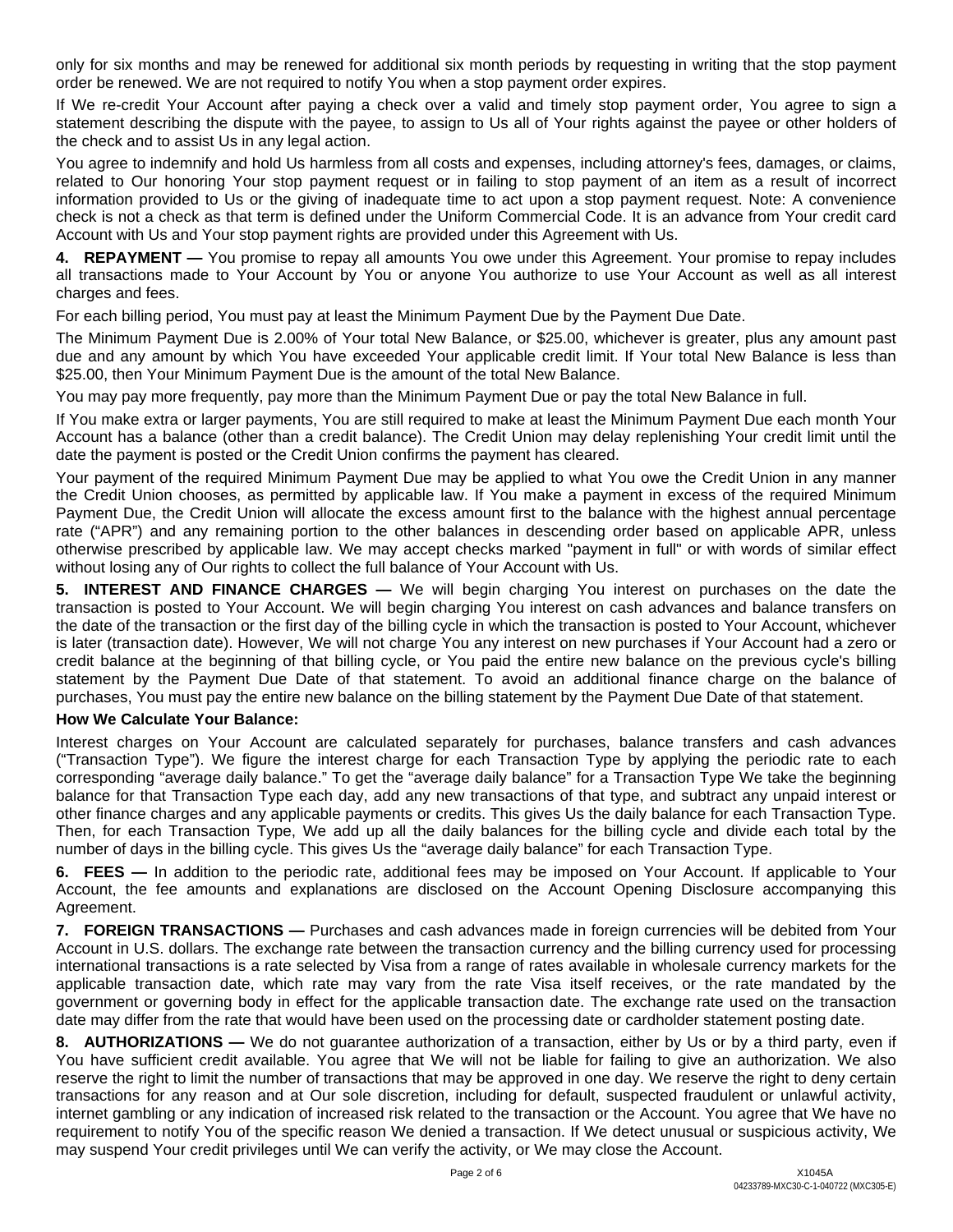**9. INFORMATION UPDATING SERVICE AND AUTHORIZATIONS —** If You have authorized a merchant to bill charges to Your Card on a recurring basis, it is Your responsibility to notify the merchant in the event Your Card is replaced, Your Account information (such as Card number or expiration date) changes, or Your Account is closed. However, if Your Card is replaced or Your Account information changes, You authorize Us, without obligation on Our part, to provide the updated Account information to the merchant in order to permit the merchant to bill recurring charges to Your Card. You authorize Us to apply such recurring charges to Your Card until You notify Us that You have revoked authorization for the charges to Your Card.

Your Card is automatically enrolled in an information updating service. Through this service, Your updated Account information (such as Card number or expiration date) may be shared with participating merchants to facilitate continued recurring charges. Updates are not guaranteed before Your next payment to a merchant is due. You are responsible for making direct payment until recurring charges resume. To revoke Your authorization allowing Us to provide updated Account information to a merchant, please contact Us.

**10. PREAUTHORIZED CHARGES —** We may suspend preauthorized recurring charges with merchants if, for example, Your Card is lost or stolen, You default, or We change Your Account for any reason. If preauthorized recurring charges are suspended, You are responsible for making direct payment for such charges until You contact the merchant to reinstate recurring charges.

**11. DEFAULT —** You will be in default under this Agreement if You fail to pay the Minimum Payment Due by its Payment Due Date; pay by a check or similar instrument that is not honored or that We must return because it cannot be processed; pay by automatic debit that is returned unpaid; make any false or misleading statements in any credit application or credit update; file for bankruptcy; or die. You will also be in default if You fail to comply with the terms of this Agreement or any other Agreement You have with Us.

If You default, We may close Your Account and require You to pay any unpaid balance immediately, subject to applicable law.

In this Agreement and on Your Credit Card Application, You gave Us a security interest in all individual or joint share and/or deposit accounts with the Credit Union and authorized Us, if You defaulted, to apply the balance in these accounts to any amounts due. You agree We may rely on Your agreement and authorization to, upon Your default, apply any balance to any amounts due on Your Account.

**12. LIABILITY FOR UNAUTHORIZED USE-LOST/STOLEN CARD NOTIFICATION —** If You notice the loss or theft of Your credit card or a possible unauthorized use of Your Card, You should write to Us immediately at PO Box 10018, Manhattan Beach, CA, 90267 or call Us at 877-254-9328 or 303-967-1096, seven days a week 24 hours a day.

You will not be liable for any unauthorized use that occurs after You notify Us. You may, however, be liable for unauthorized use that occurs before Your notice to Us. You will have no liability for unauthorized use unless You are found to be fraudulent or negligent in the handling of Your Account or Card. In any case, Your liability for unauthorized transactions will not exceed \$50.

**13. CHANGING OR TERMINATING YOUR ACCOUNT —** As permitted by law, the Credit Union may change the terms of this Agreement and any attached Disclosure from time to time. Notice of any change will be given in accordance with applicable law. To the extent permitted by law, changes to the Agreement may apply to Your existing account balance as well as to future transactions.

**Arizona, California, Idaho, Louisiana, New Mexico, Nevada, Texas, Washington, and Wisconsin Residents -** Either You, Your spouse or the Credit Union may terminate this Agreement at any time, but termination by You, Your spouse or the Credit Union will not affect Your obligation to pay the account balance plus any finance and other charges You or Your spouse owe under this Agreement. Your obligation to pay the account balance plus any finance and other charges You owe under this agreement are subject to all applicable laws and regulations regarding repayment requirements. The Card or Cards You receive remain the property of the Credit Union and You must recover and surrender to the Credit Union all Cards upon request or upon termination of this Agreement whether by You or the Credit Union.

**Residents of all other states -** Either You or the Credit Union may terminate this Agreement at any time, but termination by You or the Credit Union will not affect Your obligation to pay the account balance plus any finance and other charges You owe under this Agreement. Your obligation to pay the account balance plus any finance and other charges You owe under this agreement are subject to all applicable laws and regulations regarding repayment requirements. The Card or Cards You receive remain the property of the Credit Union and You must recover and surrender to the Credit Union all Cards upon request or upon termination of this Agreement whether by You or the Credit Union.

**14. AUTHORIZED USERS —** Upon Your request, We may issue additional Cards for authorized users that You designate. You must notify Us in writing of any termination of an authorized user's right to access Your Account. Your notice must include the name of the authorized user and Your Account number and/or any subaccount number issued to the authorized user along with the authorized user's Card and any convenience or other access checks issued to the authorized user. If You cannot return the authorized user's Card or access checks and if You request Your Account to be closed, We will close Your Account and You may apply for a new Account. Alternatively, We may, at Our sole discretion, issue You a new Account number and a new Card. Authorized Users are not permitted on the Visa Share-Secured Card.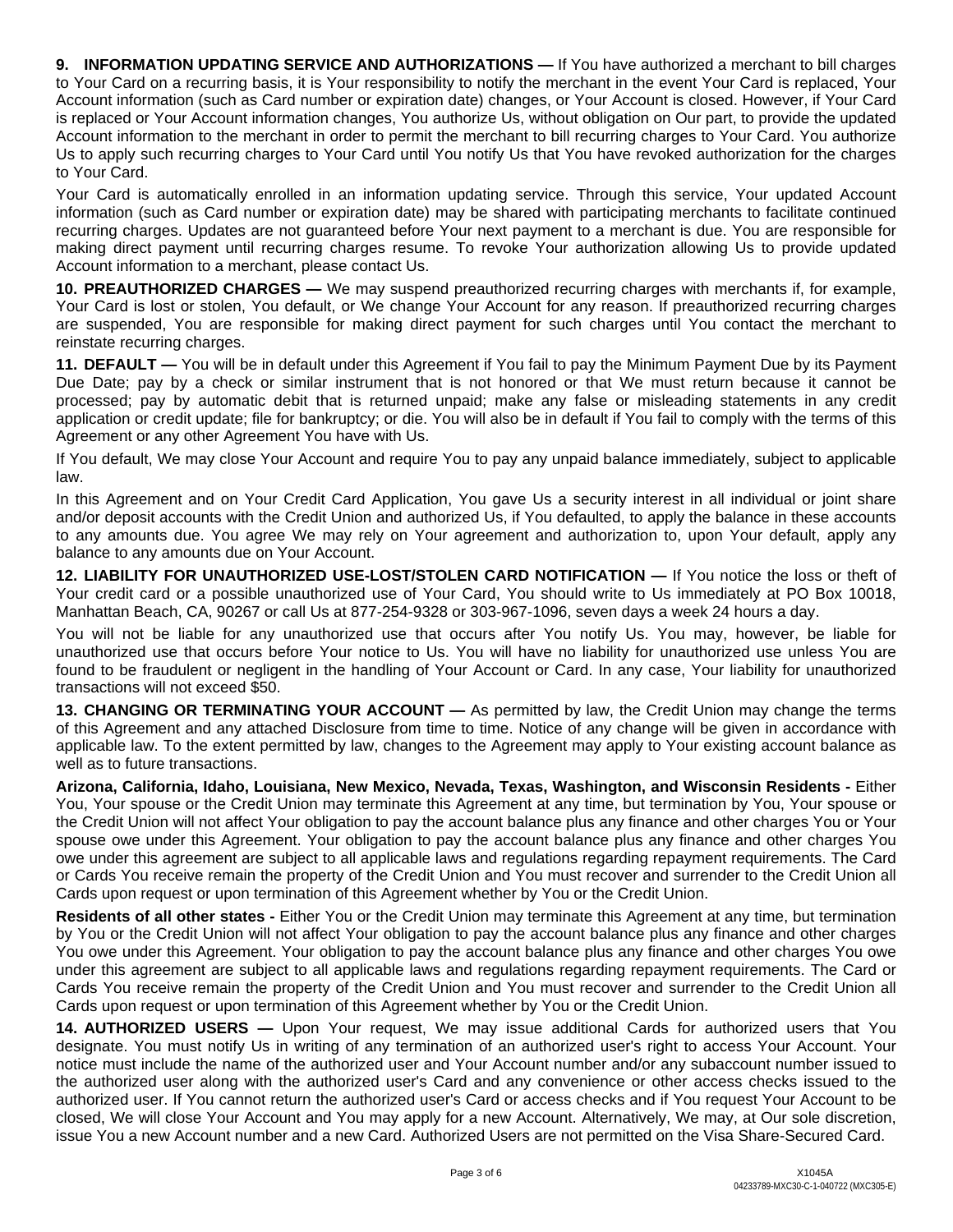**15. CREDIT REPORTS —** You authorize the Credit Union to obtain credit reports and any other information We may need to verify Your identity and use of the Account when opening Your Account and for any update, increase, renewal, extension, collection or review of Your Account. You authorize the Credit Union to disclose information regarding Your Account to credit bureaus and creditors who inquire about Your credit standing.

**16. JOINT ACCOUNTS —** If this is a joint Account, each of You will be individually and jointly responsible for paying all amounts owed under this Agreement. This means that the Credit Union can require any one of You individually to repay the entire amount owed under this Agreement. Each of You authorizes the other(s) to make transactions on the Account individually. Any one of You may terminate the Account and the termination will be effective as to all of You.

**17. EFFECT OF AGREEMENT —** This Agreement is the contract which applies to all transactions on Your Account even though the sales, cash advances, credit or other slips You sign or receive may contain different terms.

**18. SEVERABILITY AND FINAL EXPRESSION —** This Agreement is the final expression of the terms and conditions of Your Account. This written Agreement may not be contradicted by evidence of any alleged oral Agreement. Should any part of this Agreement be found to be invalid or unenforceable, all other parts of this Agreement shall remain in effect and fully enforceable to the fullest extent possible under this Agreement.

**19. ILLEGAL TRANSACTIONS PROHIBITED —** You agree that You will not use Your Card for any transaction, including any type of electronic gambling transaction through the Internet, that is illegal under applicable federal, state, or local law.

Even if You use Your Card for an illegal transaction, You will be responsible for all amounts and charges incurred in connection with the transaction. This paragraph shall not be interpreted as permitting or authorizing any transaction that is illegal.

**20. APPLICABLE LAW —** The terms and enforcement of this Agreement shall be governed by federal law and the law of Texas.

**21. ENFORCING THIS AGREEMENT —** We can delay in enforcing or fail to enforce any of Our rights under this Agreement without losing them.

**22. COLLECTION COSTS —** If We refer collection of Your Account to a lawyer who is not Our salaried employee, You are liable for any reasonable attorney's fees We incur, plus the costs and expenses of any legal action, as further disclosed on this Agreement, or to the extent allowed by law.

**23. ASSIGNMENT —** We may assign any or all of Our rights and obligations under this Agreement to a third party.

**24. OVERDRAFT PRIVILEGE —** You agree that if, pursuant to any overdraft privilege on a Credit Union Share Draft Account, there is an overdraft of Your Share Draft Account, the amount of overdraft will be added to the outstanding balance on Your Visa Credit Card Account, subject to the finance charge provisions set forth in "INTEREST AND FINANCE CHARGES" as described for cash advances, and will be subject to all terms and conditions of this Agreement. The Visa Credit Card Account must be current and not over the credit limit for funds to transfer to the Share Draft Account. Overdrafts are not allowed for the purpose of making loan payments, including Visa Credit Card payments, at the Credit Union, ATM or in-branch teller cash withdrawals. The Share Draft Account referred to herein is also subject to a separate agreement between You and the Credit Union. Where the terms of any other agreement between You and the Credit Union conflict with the terms of this Agreement, the terms of this Agreement will control.

**25. CALIFORNIA RESIDENTS —** A married applicant may apply for a separate Account. Applicants: 1) may, after credit approval, use the credit card Account up to its credit limit; 2) may be liable for amounts extended under the plan to any joint applicant. As required by law, You are hereby notified that a negative credit report reflecting on Your credit record may be submitted to a credit reporting agency if You fail to fulfill the terms of Your credit obligations.

**26. FLORIDA RESIDENTS — You (borrower) agree that, should We obtain a judgment against You, a portion of Your disposable earnings may be attached or garnished (paid to Us by Your employer), as provided by Florida and Federal law.**

**27. MARYLAND RESIDENTS —** To the extent, if any, that Maryland law applies to Your Account, We elect to offer Your Card Account pursuant to Title 12, Subtitle 9 of the Maryland Commercial Law Article.

**28. MISSOURI RESIDENTS — Oral Agreements or commitments to loan money, extend credit or to forbear from enforcing repayment of a debt including promises to extend or renew such debt are not enforceable. To protect You (borrower(s)) and Us (creditor) from misunderstanding or disappointment, any Agreements We reach covering such matters are contained in this writing, which is the complete and exclusive statement of the Agreement between Us, except as We may later agree in writing to modify it.**

**29. NEW YORK RESIDENTS —** We may obtain a credit report in connection with this Account, including for any review, modification, renewal or collections associated with this Account. Upon Your request, You will be informed whether such report was requested and, if so, the name and address of the consumer reporting agency furnishing the report. New York residents may contact the New York State Department of Financial Services at 800.342.3736 or www.dfs.ny.gov to obtain a comparative listing of credit card rates, fees and grace periods.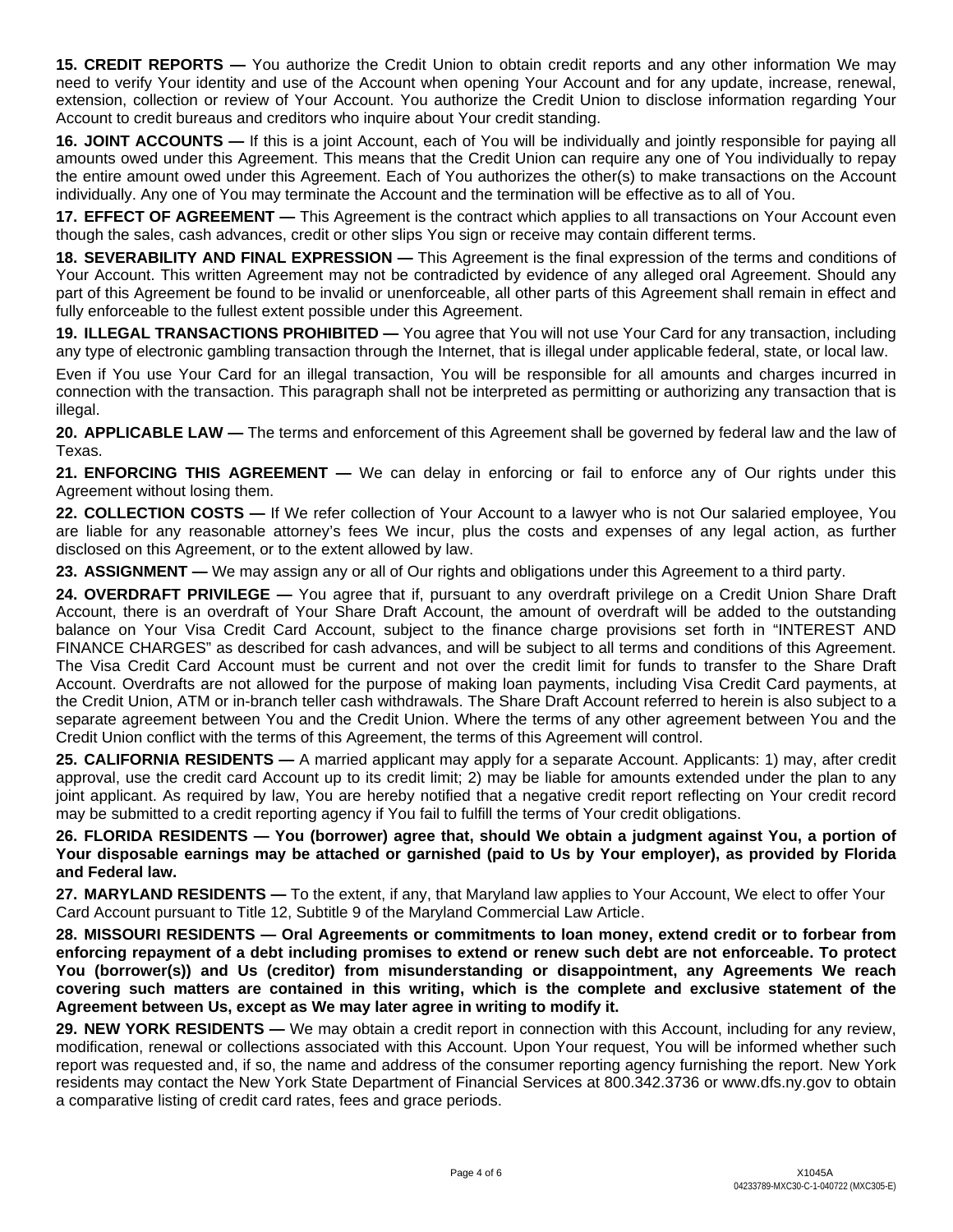**30. OHIO RESIDENTS** — The Ohio laws against discrimination require that all creditors make credit equally available to all creditworthy customers and that credit reporting agencies maintain separate credit histories on each individual upon request. The Ohio Civil Rights Commission administers compliance with this law.

**31. SOUTH DAKOTA RESIDENTS —** If You believe there have been any improprieties in making this loan or in the lender's loan practices, You may contact the South Dakota Division of Banking at 1601 N. Harrison Ave, Suite 1, Pierre, SD 57501, or by phone at 605.773.3421.

**32. WISCONSIN RESIDENTS —** If You are married, please contact Us immediately upon receipt of this Agreement at the address or phone number listed on this Agreement and provide Us with the name and address of Your spouse. We are required to inform Your spouse that We have opened an Account for You.

**33. NOTICE TO UTAH BORROWERS —** This written Agreement is a final expression of the Agreement between You and the Credit Union. This written Agreement may not be contradicted by evidence of any oral Agreement. As required by law, You are hereby notified that a negative credit report reflecting on Your credit record may be submitted to a credit reporting agency if You fail to fulfill the terms of Your credit obligations.

**34. THE FOLLOWING IS REQUIRED BY VERMONT LAW — NOTICE TO CO-SIGNER — YOUR SIGNATURE ON THIS NOTE MEANS THAT YOU ARE EQUALLY LIABLE FOR REPAYMENT OF THIS LOAN. IF THE BORROWER DOES NOT PAY, THE LENDER HAS A LEGAL RIGHT TO COLLECT FROM YOU.**

**UNIFY Financial Federal Credit Union doing business as UNIFY Financial Credit Union.**

# **Your Billing Rights: Keep this Document for Future Use**

This notice tells You about Your rights and Our responsibilities under the Fair Credit Billing Act.

## **What To Do If You Find A Mistake On Your Statement**

If You think there is an error on Your statement, write to Us at the address listed on Your statement.

In Your letter, give Us the following information:

- **Account information:** Your name and Account number.
- **Dollar amount:** The dollar amount of the suspected error.
- **Description of problem:** If You think there is an error on Your bill, describe what You believe is wrong and why You believe it is a mistake.

You must contact Us:

- Within 60 days after the error appeared on Your statement.
- At least three business days before an automated payment is scheduled, if You want to stop payment on the amount You think is wrong.

You must notify Us of any potential errors **in writing** or electronically. You may call Us, but if You do We are not required to investigate any potential errors and You may have to pay the amount in question.

#### **What Will Happen After We Receive Your Letter**

When We receive Your letter, We must do two things:

- 1. Within 30 days of receiving Your letter, We must tell You that We received Your letter. We will also tell You if We have already corrected the error.
- 2. Within 90 days of receiving Your letter, We must either correct the error or explain to You why We believe the bill is correct.

While We investigate whether or not there has been an error:

- We cannot try to collect the amount in question, or report You as delinquent on that amount.
- The charge in question may remain on Your statement, and We may continue to charge You interest on that amount.
- While You do not have to pay the amount in question, You are responsible for the remainder of Your balance.
- We can apply any unpaid amount against Your credit limit.

After We finish Our investigation, one of two things will happen:

- **If We made a mistake:** You will not have to pay the amount in question or any interest or other fees related to that amount.